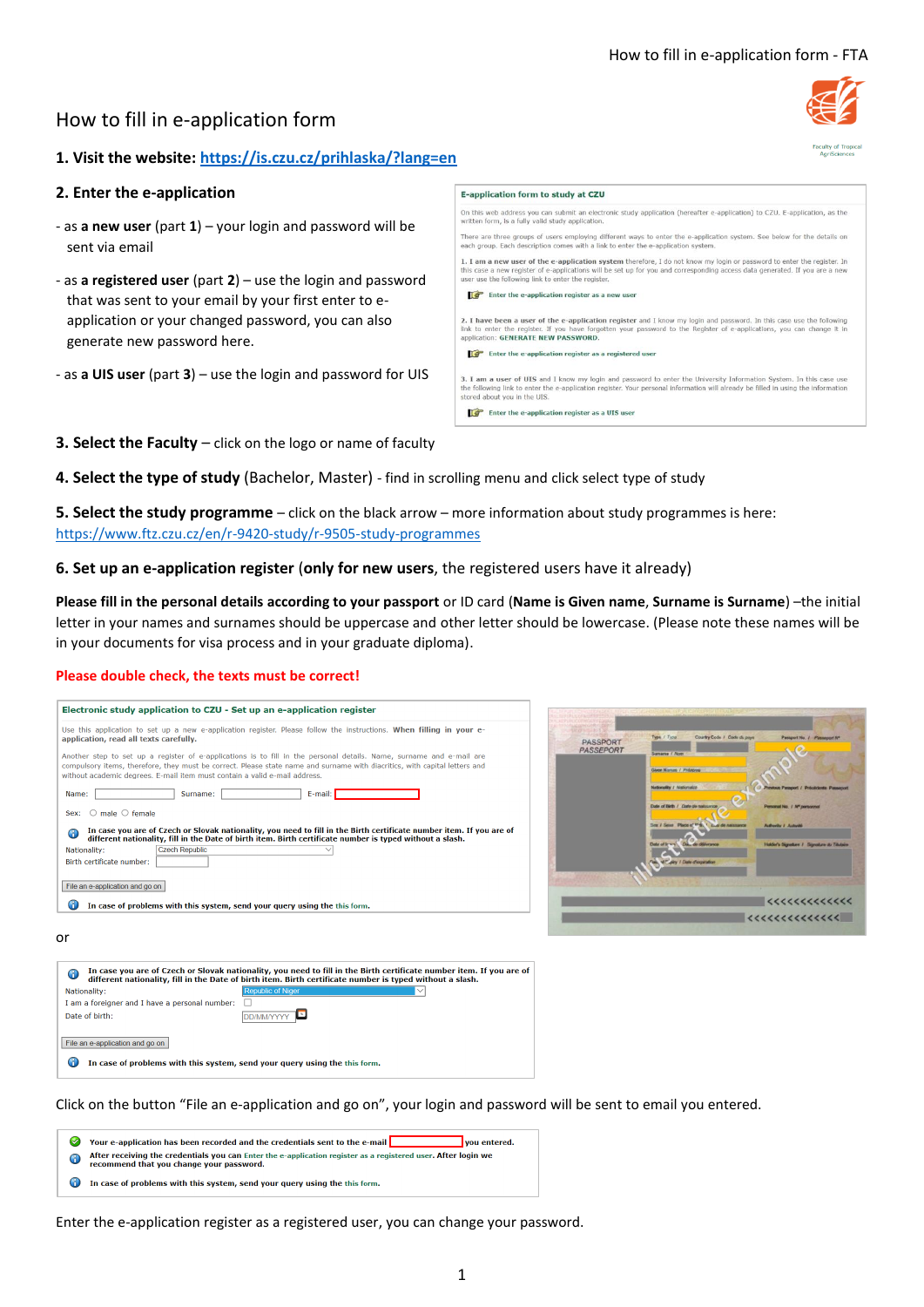## **7. Fill in all sections of e-application form** – click on the black arrow in each section. **No section must be marked with red cross. The completed section has green circle with checkmark**  $\heartsuit$  **or**  $\heartsuit$

| <b>Completeness of e-applications</b>                                                                                                                                                                                                                                                                                                                                                                                                                                                                                                                                                                                                                                               |                                                           |                               |                                          |                  |             |                                                         |       |                                                                                          |                                |                  |
|-------------------------------------------------------------------------------------------------------------------------------------------------------------------------------------------------------------------------------------------------------------------------------------------------------------------------------------------------------------------------------------------------------------------------------------------------------------------------------------------------------------------------------------------------------------------------------------------------------------------------------------------------------------------------------------|-----------------------------------------------------------|-------------------------------|------------------------------------------|------------------|-------------|---------------------------------------------------------|-------|------------------------------------------------------------------------------------------|--------------------------------|------------------|
| In order for your e-application to be properly recorded by the Study Department, you need to fill in all the following<br>sections: Personal information, Applicant's addresses, Information about the e-application, Submit e-<br>application, Payment. No section must be marked with red cross.                                                                                                                                                                                                                                                                                                                                                                                  |                                                           |                               |                                          |                  |             |                                                         |       |                                                                                          |                                |                  |
|                                                                                                                                                                                                                                                                                                                                                                                                                                                                                                                                                                                                                                                                                     | Information of completeness of e-application, add details |                               |                                          |                  |             |                                                         |       |                                                                                          |                                |                  |
| <b>Name of section</b>                                                                                                                                                                                                                                                                                                                                                                                                                                                                                                                                                                                                                                                              | <b>State of</b><br>completeness of<br>the section         | <b>Enter the sections</b>     |                                          |                  |             |                                                         |       |                                                                                          |                                |                  |
| <b>Personal information</b>                                                                                                                                                                                                                                                                                                                                                                                                                                                                                                                                                                                                                                                         | 0                                                         |                               |                                          |                  |             |                                                         |       |                                                                                          |                                |                  |
| <b>Applicant's addresses</b>                                                                                                                                                                                                                                                                                                                                                                                                                                                                                                                                                                                                                                                        | O                                                         |                               |                                          |                  |             |                                                         |       |                                                                                          |                                |                  |
| The following table shows the list of all your recorded e-applications in the running admission procedures.<br>The table contains information about the type of the admission procedure - the type of admission procedure corresponds<br>to the type of study you are applying for - and the state of completeness of those sections related to the e-applications. To<br>obtain details about the remittance of the administrative fee, click the link in Payment column. Use the links in Enter<br>columns to add <b>information about the e-application</b> , or to obtain <b>information about payment</b> of the administrative<br>fee for the particular e-application. less- |                                                           |                               |                                          |                  |             |                                                         |       |                                                                                          |                                |                  |
| <b>Other useful applications</b><br>≣<br><b>Document</b><br>storage<br>(New $0$ of $0$ )                                                                                                                                                                                                                                                                                                                                                                                                                                                                                                                                                                                            |                                                           |                               |                                          |                  |             |                                                         |       |                                                                                          |                                |                  |
| <b>E-applications in progress</b>                                                                                                                                                                                                                                                                                                                                                                                                                                                                                                                                                                                                                                                   |                                                           |                               |                                          |                  |             |                                                         |       |                                                                                          |                                |                  |
| The following table contains all recorded e-applications pending submission. If all sections of e-application (Personal<br>information, Applicant's addresses) are complete and you wish to submit it to the Study Department at the<br>selected faculty, click on the arrow in column Submission e-applications. After that it will be possible to pay<br>for the e-application.                                                                                                                                                                                                                                                                                                   |                                                           |                               |                                          |                  |             |                                                         |       |                                                                                          |                                |                  |
| <b>Place of</b><br>Sel<br>Fac.<br>teaching                                                                                                                                                                                                                                                                                                                                                                                                                                                                                                                                                                                                                                          | <b>Language of</b><br>instruction                         | <b>Study period Programme</b> |                                          | Form of<br>study | Reg.<br>no. | Information about the e-<br>application<br><b>State</b> | Enter | <b>Submission</b><br>$\mathbf{e}$<br><b>applications</b><br><b>State</b><br><b>Enter</b> | <b>Payment</b><br><b>Enter</b> | <b>Documents</b> |
| FTA Praha                                                                                                                                                                                                                                                                                                                                                                                                                                                                                                                                                                                                                                                                           | English                                                   | WS<br>2021/2022               | N-TFS Tropical Farming<br><b>Systems</b> | full-time        |             | Q                                                       |       |                                                                                          |                                |                  |
| If you set up an e-application that you no longer want to manage during the admission procedure, select it and click on the<br>De-activate e-application button. The information system ceases to send you notification e-mails for this e-application. Paid<br>e-applications can be deactivated.                                                                                                                                                                                                                                                                                                                                                                                  |                                                           |                               |                                          |                  |             |                                                         |       |                                                                                          |                                |                  |
| De-activate e-application                                                                                                                                                                                                                                                                                                                                                                                                                                                                                                                                                                                                                                                           |                                                           |                               |                                          |                  |             |                                                         |       |                                                                                          |                                |                  |
| Key (click to show/hide)                                                                                                                                                                                                                                                                                                                                                                                                                                                                                                                                                                                                                                                            |                                                           |                               |                                          |                  |             |                                                         |       |                                                                                          |                                |                  |
| <b>Filing a new e-application</b>                                                                                                                                                                                                                                                                                                                                                                                                                                                                                                                                                                                                                                                   |                                                           |                               |                                          |                  |             |                                                         |       |                                                                                          |                                |                  |
| If you wish to file another e-application, click on the following button and follow the instructions.                                                                                                                                                                                                                                                                                                                                                                                                                                                                                                                                                                               |                                                           |                               |                                          |                  |             |                                                         |       |                                                                                          |                                |                  |
| File another e-application                                                                                                                                                                                                                                                                                                                                                                                                                                                                                                                                                                                                                                                          |                                                           |                               |                                          |                  |             |                                                         |       |                                                                                          |                                |                  |
| Change password to enter the e-application register                                                                                                                                                                                                                                                                                                                                                                                                                                                                                                                                                                                                                                 |                                                           |                               |                                          |                  |             |                                                         |       |                                                                                          |                                |                  |
| Use the following link to change the password to enter the e-application register.                                                                                                                                                                                                                                                                                                                                                                                                                                                                                                                                                                                                  |                                                           |                               |                                          |                  |             |                                                         |       |                                                                                          |                                |                  |
|                                                                                                                                                                                                                                                                                                                                                                                                                                                                                                                                                                                                                                                                                     | Change password to enter the e-application register       |                               |                                          |                  |             |                                                         |       |                                                                                          |                                |                  |

- **Personal information** – please fill in your academic degree according to your diploma, but it is not necessary to fill in it at all

#### - **Applicant's addresses**

#### - **Information about the e-application** – Request for video conference (for applicants abroad) – please **click yes or no**

| <b>Video conference</b>                                                                                                                                                                                                                                                                                                                                                             |
|-------------------------------------------------------------------------------------------------------------------------------------------------------------------------------------------------------------------------------------------------------------------------------------------------------------------------------------------------------------------------------------|
| With regard to a two-round admission procedure and based on the results in the first round (evaluation of applicant's documents), you will be invited to the second round which you can take via video conference (using Skype<br>This option is open only for applicants currently staying abroad. Applicants staying in the Czech Republic must come to the interview personally. |
| Request for video conference: $\bigcirc$ ves $\bigcirc$ no                                                                                                                                                                                                                                                                                                                          |

#### - **Documents** – click on the black arrow and upload required documents there – only documents where is button "Select file"

| <b>State   Document name</b>                              |          |                         | <b>Compulsory Document mode</b><br><b>Additional information</b> |                                                                                                                                  | <b>Submit electronically</b>                                            | <b>Deadline</b>     | <b>Statement</b><br>grounds<br><b>Zesolution</b> |
|-----------------------------------------------------------|----------|-------------------------|------------------------------------------------------------------|----------------------------------------------------------------------------------------------------------------------------------|-------------------------------------------------------------------------|---------------------|--------------------------------------------------|
| Certificate of graduation from<br>previous level of study | required |                         | Document is submitted prior<br>to enrollment to study            | Bakalářský diplom nutno doložit při zápisu. // The bachelor diploma<br>must be submitted during the enrolment to the studies.    | Document cannot be submitted<br>electronically.                         |                     |                                                  |
| <b>Cover letter</b>                                       | required | Docume<br>to en         | Master's<br>Degree                                               | Letter of your motivation $-$ max. 1 page                                                                                        | To enter the file, you can also drag it<br>to this area.<br>Select file | 10/01/2021<br>23:59 |                                                  |
| Annotation of bachelor thesis                             | required | <b>Docum</b><br>to en   | program<br>mes                                                   | Or similar written output (scientific<br>$research$ ) – max. 1 page                                                              | To enter the file, you can also drag it<br>to this area.<br>Select file | 10/01/2021<br>23:59 |                                                  |
| List of marks for previous<br>study                       | required | degree                  | Bachelor's                                                       | List of marks for completed studies (or<br>at least results of the last finished year;<br>in the form of a statement of results) | To enter the file, you can also drag it<br>to this area.<br>Select file | 10/01/2021<br>23:59 |                                                  |
| CV in English                                             | required | program<br><b>ICARD</b> |                                                                  | the experience and prerequisites for<br>study contained in the CV                                                                | To enter the file, you can also drag it<br>to this area<br>Select file  | 10/01/2021<br>23:59 |                                                  |

- **Submission e-application** click on the black arrow and submit e-application form
- Payment click on the black arrow, the payment is possible after submission of e-admission form. You can pay online or by **bank transfer. Pay in time** (till the deadline of admission period). Please note the bank transfer can take several days (it can be 1 or 3 weeks). This handling fee is non-refundable.